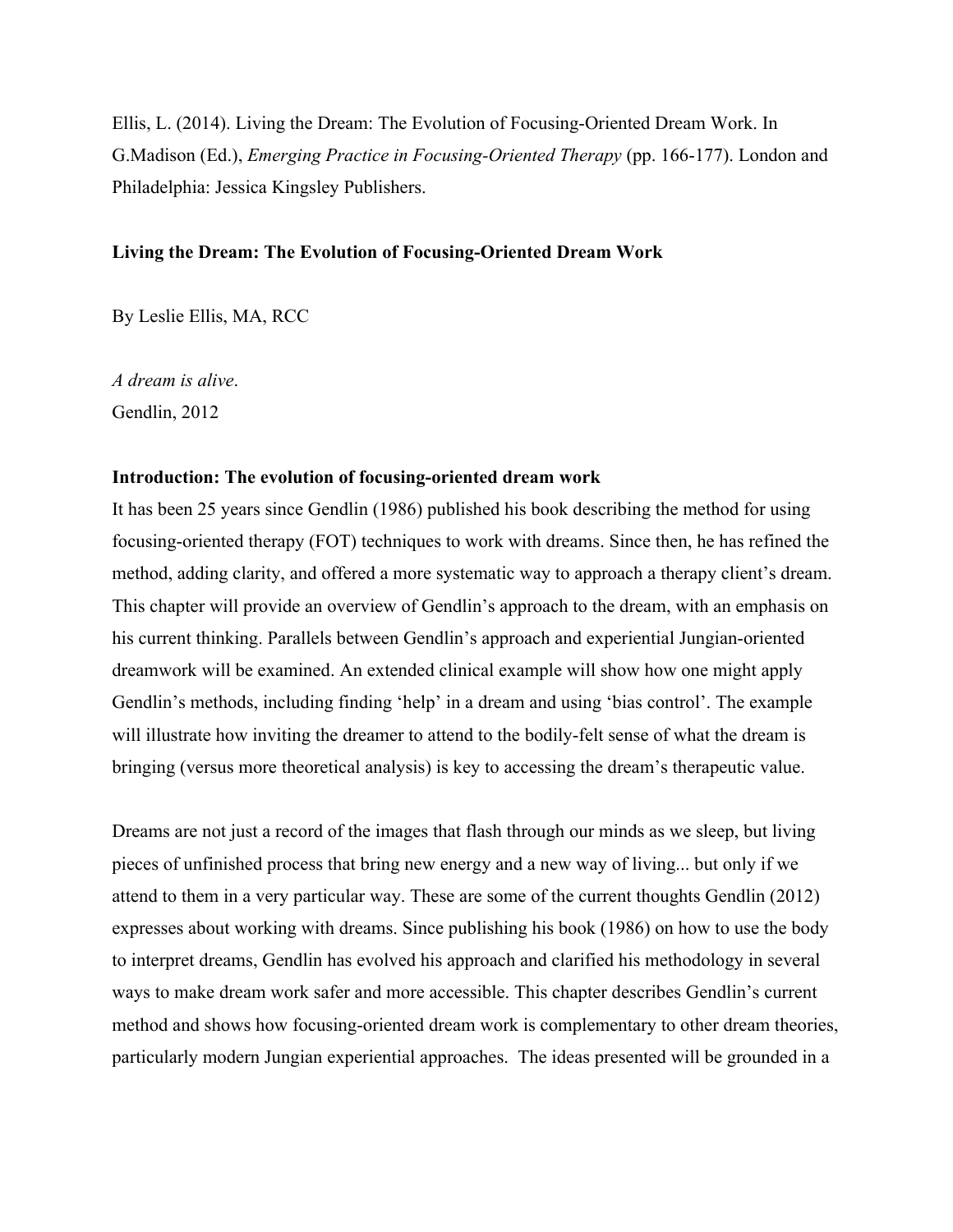detailed clinical example that illustrates uses and nuances of focusing-oriented dream work methods.

#### **Gendlin's current approach to the dream**

Gendlin (1996) called the technique in his dream book "a new professional method" (p.4). Many aspects of his approach are from the original major 20th century dream theorists, Freud and Jung. What is new in Gendlin's approach is the use of the dreamer's own bodily felt sense as key to discovering the meaning of the dream. This approach moves the dream work process away from traditional analytic roots and 'therapist-as-expert' to a more collaborative, experiential approach. This movement is not unique to Gendlin: most current approaches to the dream suggest that only the dreamer can say for sure what the dream means.

However, the philosophy (1997) underlying Gendlin's current thinking about dreams differentiates his approach. Gendlin (2012) suggests that as human beings, we are ongoing interactions with the environment, living stories that end only when we stop living. "The body, when asleep, tells an unfinished story... When we sit with a dream we enable it to take its next steps, to finish its story." Gendlin sees dreams as alive, as "code for the process that can happen" that inherently brings the dreamer new "life-forward" energy. In fact, when the dreamer finds new energy from the dream, the point of the dream work has been realized. He believes there is no need to go further into the meaning of the dream, although one can if the dreamer is curious. Interpretation, however, does not carry the dream process forward. Gendlin suggests that only the dreamer's felt sense of the dream can do that. Processing takes place on the boundary between ordinary and altered states. "You want to stay right on that line where you are all here, and you can also touch that unfinished process in your body. This is the only way I know that you can process a dream."

## *A soft start*

Gendlin (in press) states that, "Letting the life-forward energy actually come in the body is the chief purpose of body dream interpretation." He offers specific steps suggesting one not explore the most sensitive part of the dream right away, as therapists tend to do. Instead, work your way in gently beginning with a detailed re-telling of the dream, followed by an exploration of

2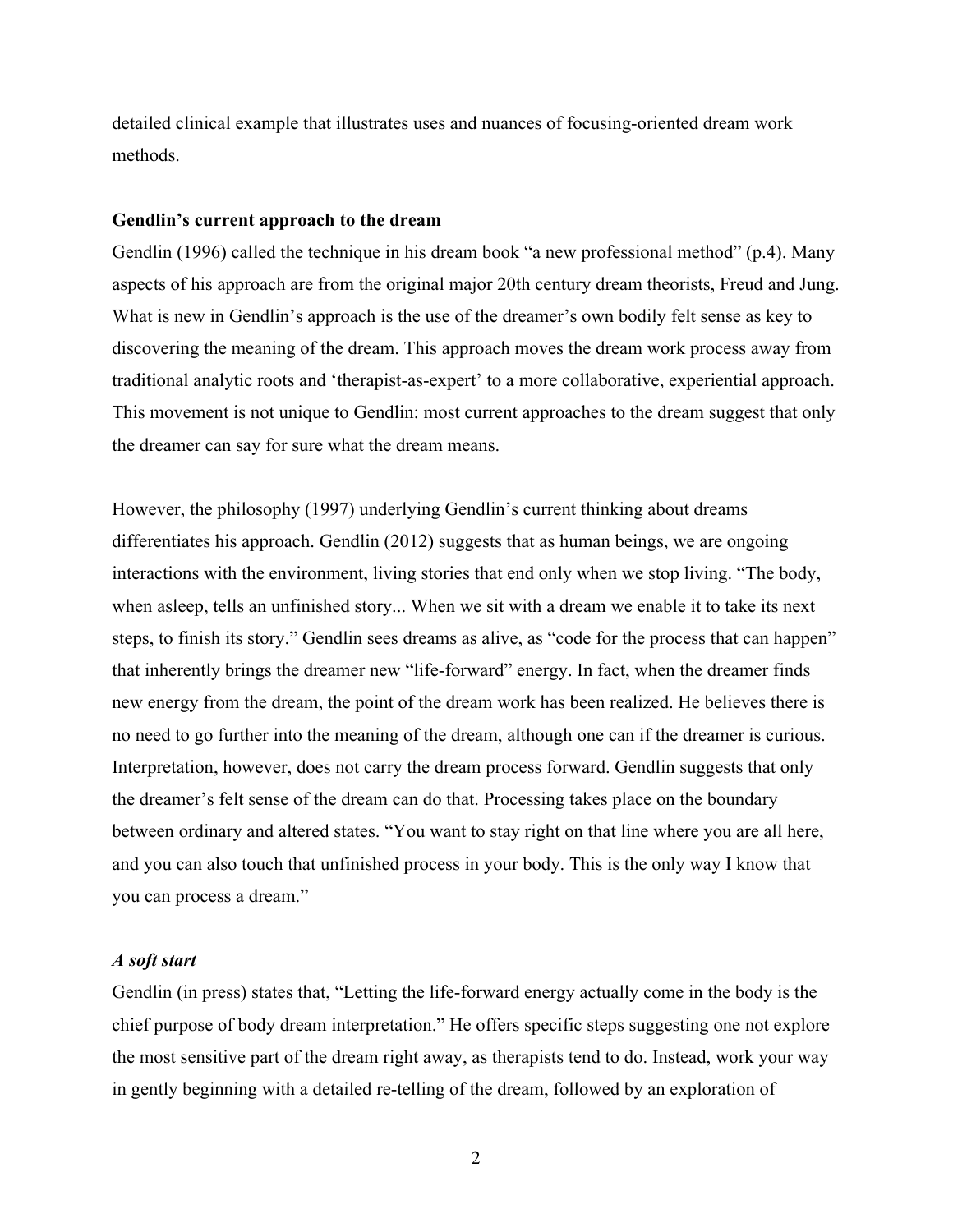associations to the setting. Gendlin (in press) says starting with the place or setting provides safety and a sense of the context of the dream.

The next step is getting 'help' from the dream, and by this Gendlin (in press) means "anything that brings life-forward energy." Animals, children, anything alive or novel can be help. Without it, the dreamer will process the old problems in the same way. With help, Gendlin (2012) says, "Everything we… look at in the dream is going to open up for us." Sometimes helpful, positive elements are not apparent in the dream, but Gendlin (in press) says they are always there, even if we have to search. For example, if the dream is about a sick turtle, one might ask what a healthy one would be like.

Another unlikely place to look for help is in strange or novel elements of the dream. Or, one can use 'bias control' which gives the dreamer an experience of the opposite of what they would normally value. New energy often comes from there. Gendlin introduced the notion of 'bias control' in his dream book (1986) and has since simplified the process (1992) by suggesting that if the dream and dreamer disagree, one can find new energy by "expecting a step from the side opposite to one's usual attitude" (p.26). One way to try out bias control is by using the dream technique, derived from Gestalt theory (Perls 1969/1992) of asking the dreamer to *be* the person in their dream that they least identify with. Another expanded concept from Gendlin (1992) is to ask how the dream *should* go if one were to dream it onward. This is similar to Jung's ideas of active imagination, and dreaming the dream onward.

## *The questions*

Once the basic goal of searching for a bodily-felt sense of the life-forward energy in a dream is understood, and the dream is entered into in a way that feels safe and good to the dreamer, Gendlin (1986) suggests selective use of the 16 questions from his dream book. The questions are meant for the dreamer to take inside themselves to see if they engender a felt sense that might unlock the dream's meaning. "The interpretation comes *inside the dreamer* or not at all…. *Only the dreamer's body can interpret the dream*" (p.25).

3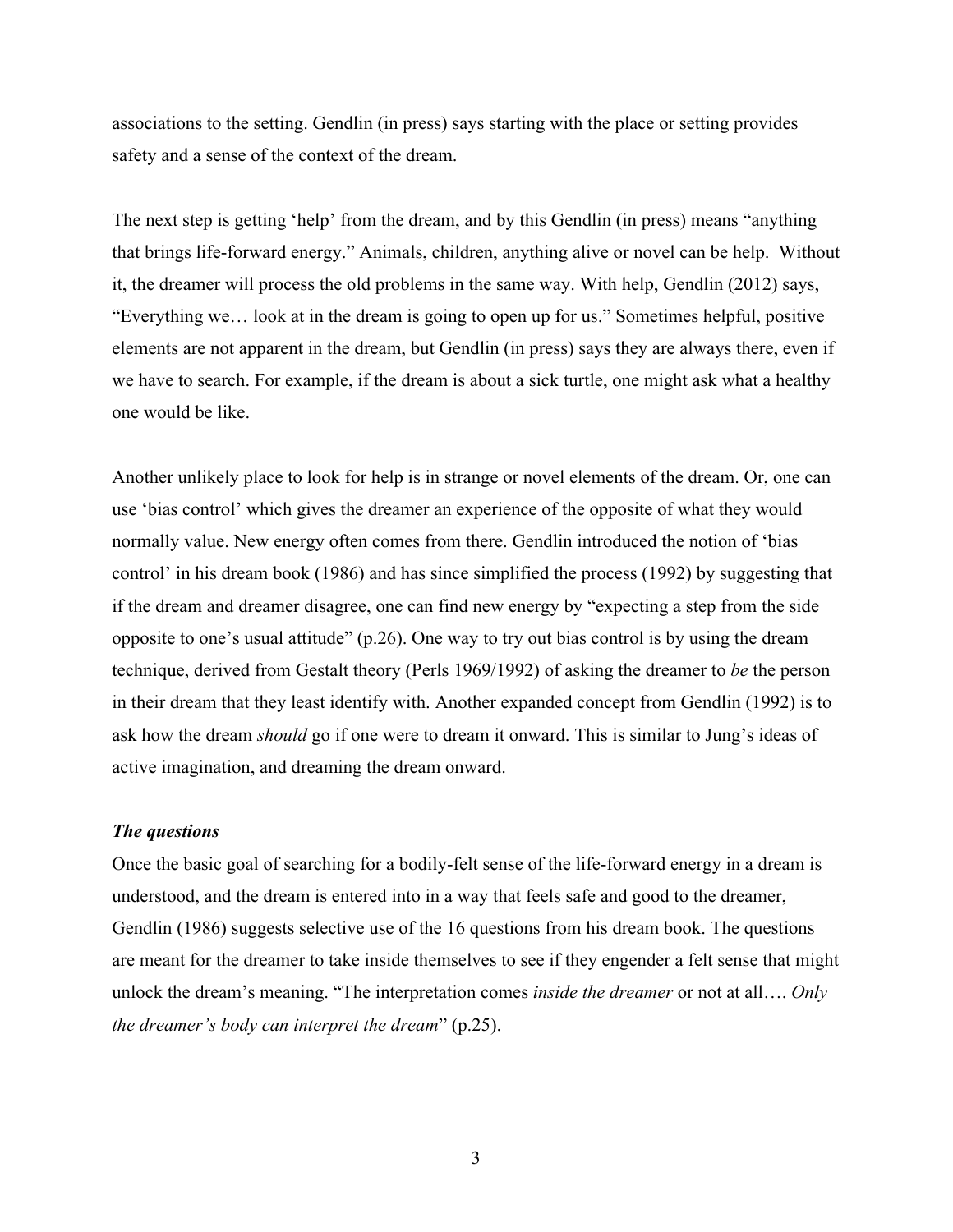The questions (1986, p.17) can be summarized as associations (general, emotional, from the previous day), elements of a drama (place, story, characters), decoding methods (symbols, body analogies, counterfactual elements) and dimensions of development (childhood, personal growth, sexuality, spirituality). The questions are derived mainly from Freud and Jung, but Gendlin's method is not bound by the detailed (and now somewhat dated) theories underlying their methods.

#### **Influences and complementary approaches**

Contributions toward the knowledge of dreams by Jung, Freud, Perls (1969/1992), Bonime (1962), Berry (1974) and a few others were briefly acknowledged by Gendlin (1986). However, rather than focusing on the source of his ideas, he concentrated on explicating his method. In parallel, many dream theorists, particularly in the Jungian tradition, have been developing similar methods that complement, deepen and sometimes challenge focusing-oriented approaches to the dream.

Although there is nothing in the literature that critiques Gendlin's approach directly, Berry (1974) offers a thoughtful challenge to Gendlin's reliance on the 'felt shift' as key to the dream. She suggests the therapist rely not just on the sense of when things 'click' for the client. "We know from comparative studies… that virtually every therapy 'works'… and all fail to the same extent.... If there are better or worse theories about dream interpretation, they cannot be based on what 'clicks'" (p.60). Berry exhorts anyone who is working with dreams to be acutely aware of the theoretical assumptions that underlie their interpretations. She suggests it is very difficult for therapists to allow dreams to truly speak for themselves without falling into supposition or deriving implications. Focusing on the felt sense from a dream can help bring the dream work back to the client and the dream itself.

The bodily-felt sense to which Gendlin refers is not dependent on insights revealed. Focusingoriented dream work is anti-theoretical: not aimed at convincing the dreamer of something, but rather on bringing one in closer contact with the authentic life-forward direction inherent in dreams. Yet of course even this is a theory, albeit one that values direct experience. Jung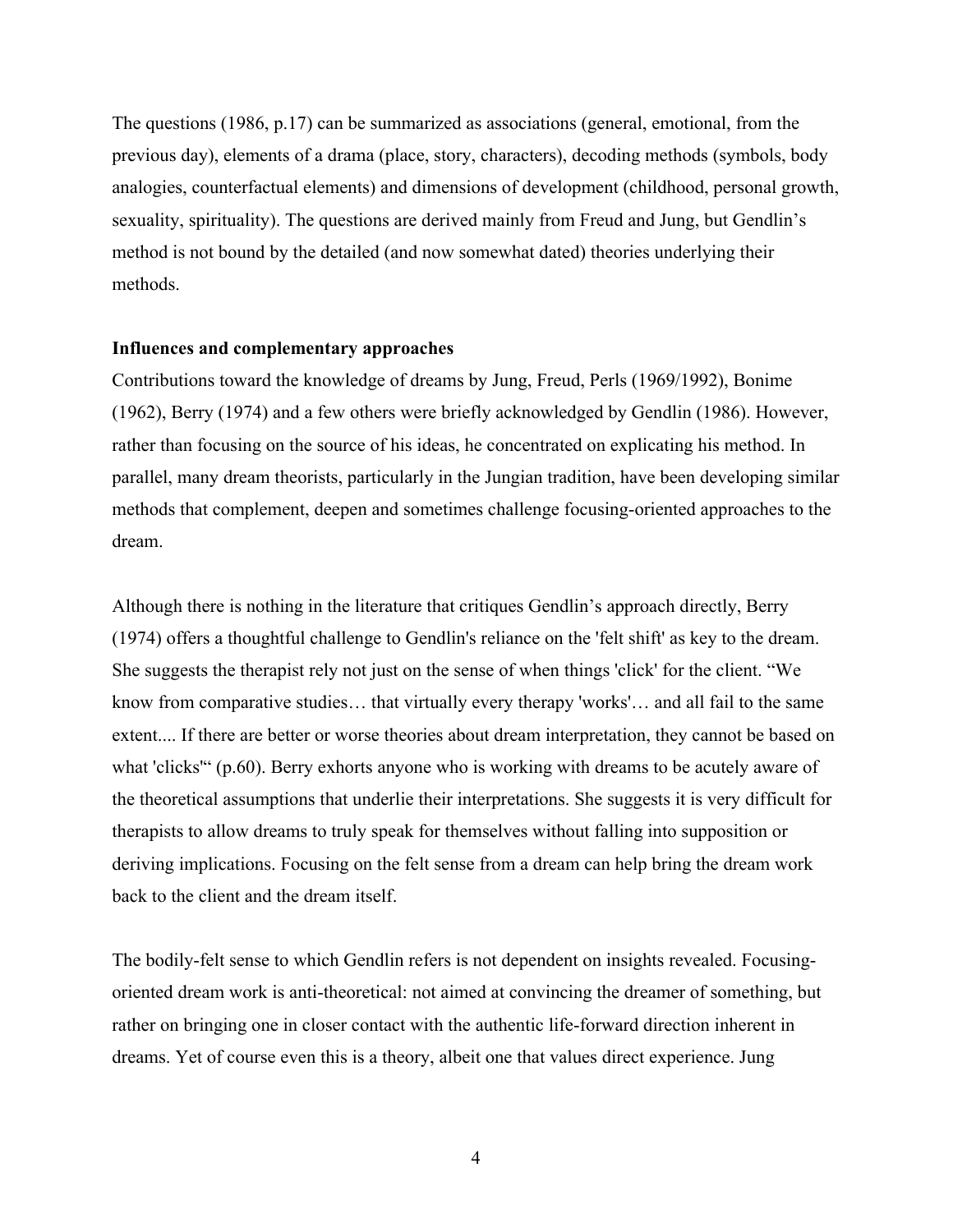(1934/1974) said the therapist "in every single case should be ready to construct a totally new theory of dreams" (p.95).

The Gestalt approach (Perls, 1969/1992) included in Gendlin's method brings dreamers into the immediate felt experience of the dream. The work of Bosnak (1996) takes embodied dreamwork to even deeper experiential levels as he invites dreamers to hold and experience felt sense impressions from several places in the dream at one time. Hillman (1979) represents the tradition of depth or archetypal psychology that views dreams as alive and worthy of direct, experiential attention for their own sake. He wrote, "We cannot understand the dream until enter it" (p.80). There isn't space to flesh out the many ways that these and other modern Jungian experiential dream work methods complement and deepen a focusing-oriented approach to dreams (and vice versa). But it is worth noting that the development of embodied experiential dream work is not unique to Gendlin and owes a debt to Jung.

## **Clinical example: Leah's dream of the little dog driving**

The following clinical example will serve to illustrate ways in which one can use focusingoriented and complementary dream work techniques to bring about a deep shift in the dreamer. The dreamer, whose personal details have been altered, has graciously agreed to the use of this material. She is a professional in her early 30s who suffers from an eating disorder, anxiety and depression. At the time of the session referenced below, she had been in bi-weekly therapy for more than a year. Many of her symptoms were in remission, but she continued to struggle with anxiety, her relationship to food, her body and herself.

*"Leah" dreamt that she was in a small town watching in horror as her friend Tracy's small terrier Jones was driving around the town. Her concern was not that the dog was driving, but that he was driving without insurance. She was very angry with her friend and extremely upset when she woke up from the dream.*

In her associations to the dream, Leah talked about the difficulty in her relationship with Tracy, a former roommate who suffered from drug addiction. Leah had chosen to distance herself from what became an enmeshed and abusive relationship. The dog had died in the past year, which

5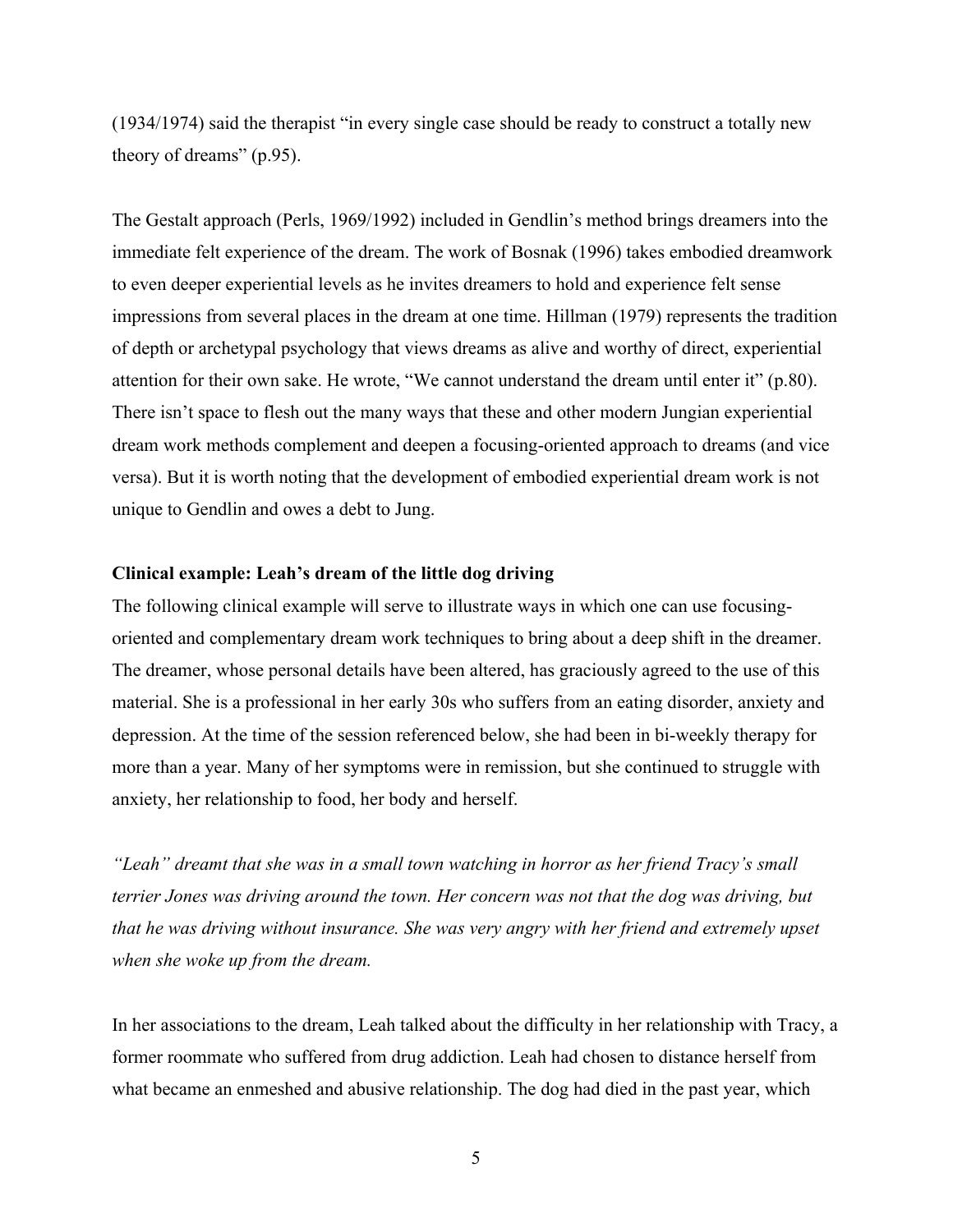scared Leah because Tracy had always talked about killing herself once Jones died. In recent weeks, Leah had been dreaming about Jones a lot, sometimes as a healthy pup, sometimes as sick and dying. There was a strong link to her maternal feelings for the dog because she was now considering having a child of her own. Leah felt worried about her ability to properly care for a child, and also about how being pregnant would affect her fragile body image.

After this initial exploration of associations, we had a lot of fun with the main dream image of a little dog happily driving a car around a small town. There was lots of mutual laughter. This is an example of what Gendlin would call 'finding help' in a dream. From this good place, we could start to explore the dream's more difficult places, such as where Leah admonishes Tracy.

*C: I felt like I went up to her and said listen, there's no insurance on that vehicle, you shouldn't be driving it, you need to stop him. Tracy said, no he's fine, he's a good driver. I didn't even want to be around her. I just wanted to say, 'Your car's not insured. What's going to happen if there's an accident and you've lost everything, you can't take care of him?' I had this whole scenario happening with all kinds of bad things, and Tracy's like, whatever, he's fine.*

# *T: Was she like that about taking care of Jones?*

*C: Yeah she had some aversion about putting Jones on a leash and he would always run out into traffic. I thought for sure that Jones was going to get hit by a car and that's how he was going to die. I would be so stressed out when I was around her. When he was with me, he was always on a leash. You owe that to the little thing. He doesn't know better.*

*T: So I wonder if you can just feel into that a little.*

*C: Yeah, I can feel the worry in my stomach. It feels like this gross 'ick' (voice gets shaky).*

*T: Ok, maybe don't too feel too much of that, just a little bit…. Try to feel it but not all the way in.*

*C: It's uncomfortable even feeling it just a little bit.*

*T: Just try to be friendly with it and curious.*

*C: (Silence) It's in my stomach but it's almost like it flashes down into my legs and up into my chest... but it sits in my stomach.* 

*T: It sort of lives there and it spreads...*

*C: Yeah depending on what the thought is. If it's a really scary thought it goes right down to my*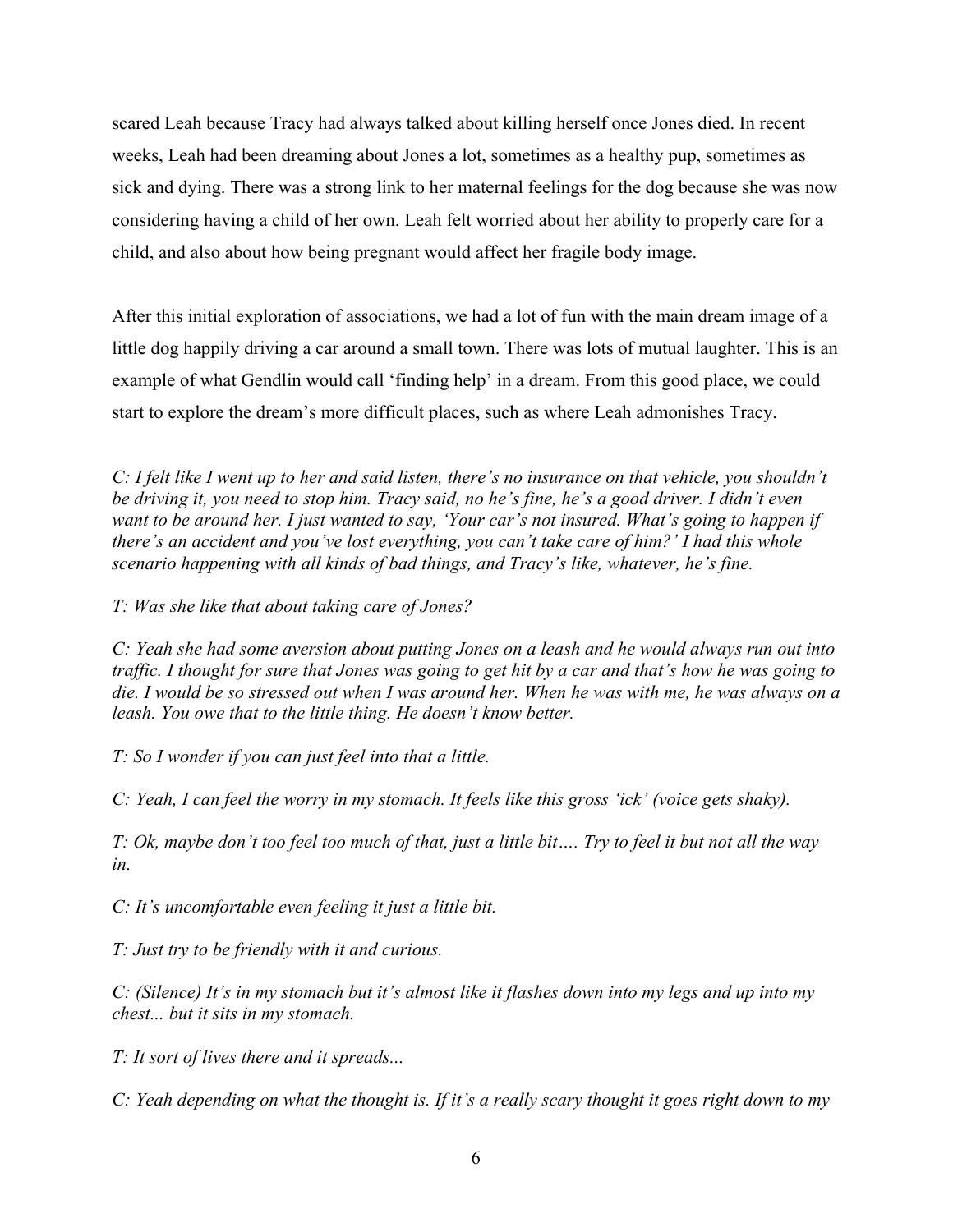*toes.*

Here in the session, we were not just working with the dream image, but the felt sense that it brought. It led to talk of Leah's anxiety about motherhood, and her worry about repeating her own experience of not being adequately nurtured. When she tried to see herself in the maternal role, she said there was a sense of unreality to it. She found help from the dream when I encouraged her to tap into her tangible maternal feelings for Jones. Through the imaginal experience of holding the dog in her arms, she realized she would be a protective, loving mother. She sighed and said she felt better.

This was a step, but not a completion as we had not yet fully explored all the main themes. Despite its amusing content, the dream was profoundly upsetting to the dreamer. The excerpt below illustrates the use of a combined Gestalt approach and bias control to find help in what feels like the most unlikely place in the dream. This intervention is also based on Jung's (1948/1974) idea that dreams are compensatory to a position the dreamer may be holding too strongly in waking life; dreams bring the psyche back into balance.

*T: I'm wondering, and this might sound like a very odd thing, but sometimes in your dreams it's useful to try on the opposite, like a little bit of Tracy, a little bit of her nonchalance. She goes too far, but a little bit of that... So if you can go back into this dream, where Jones is driving and Tracy's unconcerned and you're very concerned... can you just try to be Tracy for a minute? Take your time…*

*C: It's actually easier than I thought to slip into. Her idea is that he's fine. I'm over-reacting, he can drive well and he's not going to get into an accident. She just has every confidence that Jones is fine and she just lets him do his thing.*

*T: What's that like in your body to have that confidence?*

*C: Um (silence) I'm not fully embracing it but... it feels lighter. I'm not having to worry about someone else's stuff completely. It's hard living for two.*

*T: So it feels lighter, and yet you're not fully there. But where you can be like Tracy it feels like you don't have to live for both you and the dog. He and you can be separate and you don't have to be so…*

*C: …afraid.*

*T: Not so afraid. So how is it in there now?*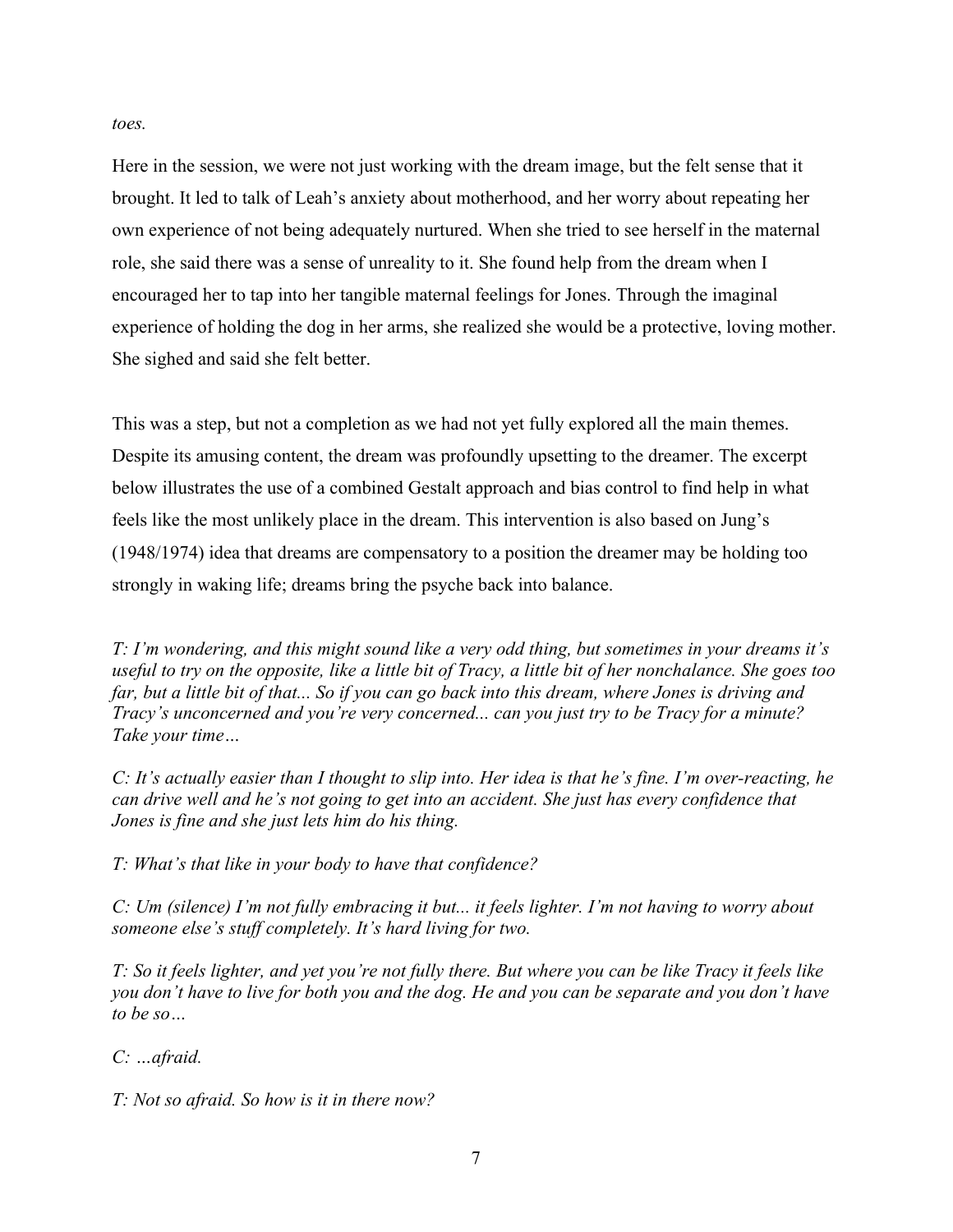*C: It's not as bad. I feel like I've been fighting.... now I feel like I don't have to do that, 'What if?' so much. I do that a lot.* 

*T: So you're going back and forth. See if you can really let yourself be her, just sink into that nonchalance.*

*C: Just whatever, he's driving, it's fine (voice changes to more of a drawl). It's making me appreciate just how good of a driver Jones is versus making me think that he's going to die.* 

*T: Oh, you get to see how competent and skillful he is.*

*C: Yeah, he's a very good driver (lots of laughter).*

*T: You can enjoy it more... what an amazing little dog.*

*C: Yes. He's really having fun. He was oblivious to my concern anyway.*

*T: The concept of insurance was probably doesn't concern him much (mutual laughter).* 

*C: I'm crying from laughing. It's true I do that… I mean really this dog is driving and I'm worried about insurance.*

This moment of hilarity led to a deep insight for Tracy. She realized that she often looks past the

real issue to find peripheral things to worry about. She related this to her body image and

relationship to food.

*C: I'll find other things to put it on and I'll get really upset about something else when I really know that I'm feeling really crappy about myself.*

*T: Displacing it because the real thing is too big or too uncomfortable maybe?*

*C: Yeah. Or I feel like I can't control it. I felt like there was nothing I could do. So I said, you need to get insurance. That was my way of trying to get control.* 

We explored this track for a few more minutes until it felt like the new insight had fully landed in the client's body. Then the question, 'What *should* happen?' followed naturally from the dialogue. It was a matter of simply articulating the suggestion to which the dreamer herself had alluded: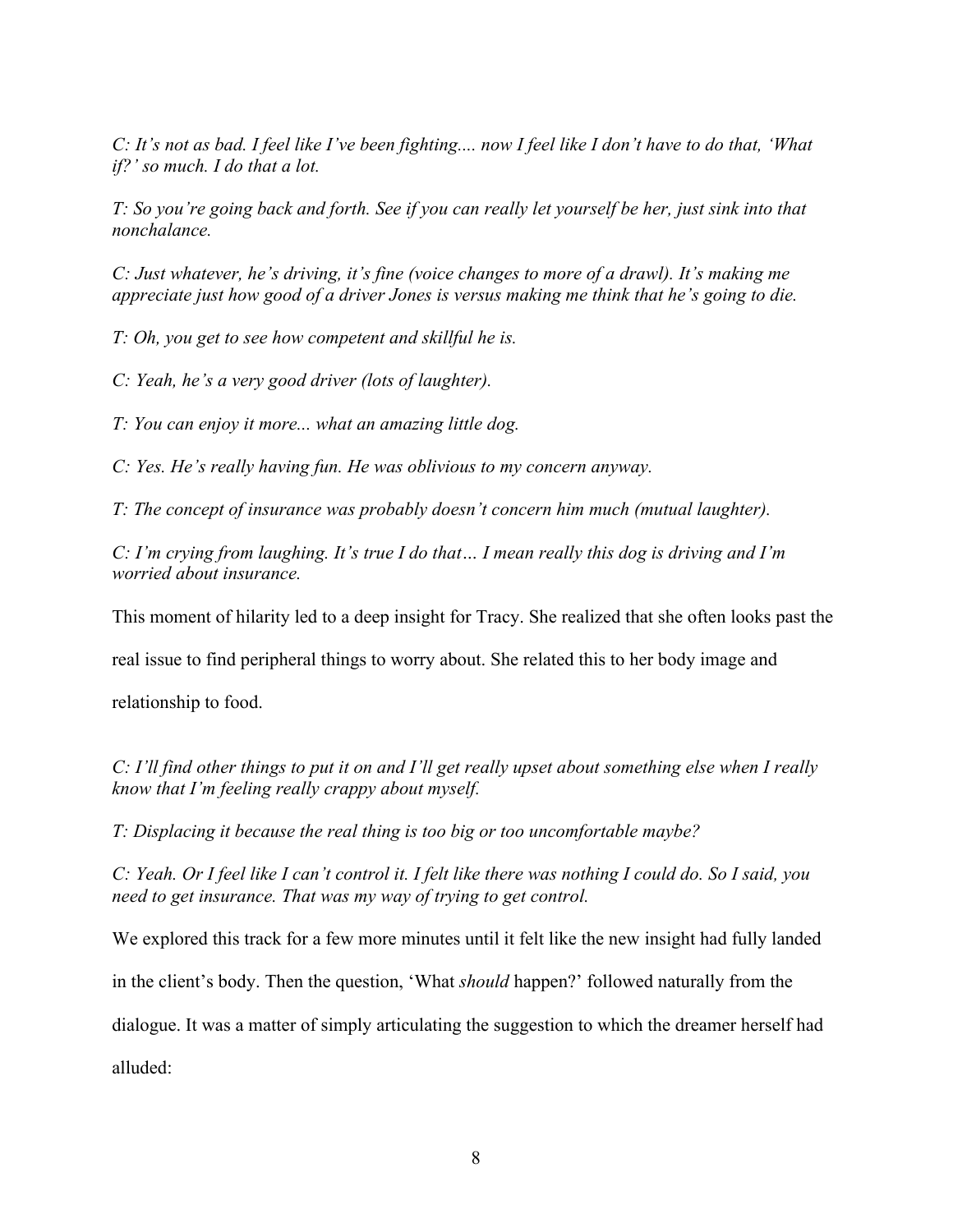*T: So what would happen if you just really focused on the core issue... for example if you walk into this dream and imagine what should happen. Just try that for a minute... to work with the main concern.*

*C: It's probably safety. As good as he is, Jones shouldn't be driving... I feel a little bad taking him out because he was really enjoying driving but I know that this is what's best... I put him on a leash and give him to Tracy.*

*T: And what happens for you?*

*C: I feel better. I don't have to worry about him driving around crashing into things, killing himself.*

*T: So... just take that into your body… I wonder what happens when you make some kind of commitment to yourself to really look at the main thing rather than…*

*C: …worrying about all the things that aren't real.*

*T: What if you just say, I'm going to sit with what's really important?*

*C: (Big out-breath, long silence) It's funny because what I'm seeing right now is almost like two balls of energy. One is like my relationship to food, which feels negative and one is more like a bowl and this bowl is like my mind-body. I need to put the ball into the bowl… or maybe it's a cradle. I need them to come together… But I feel like if I put it in, it just hops back out.*

*T: It won't stay. So your body is showing you that they need to come together.... What needs to happen to that ball so it will stay?*

*C: The ball needs attention. I feel like the cradle is right. I feel like my relationship to food is this ball and then over here is a cradle sort of like my mind and body. They need to be one but they're not, they're separate.*

*T: Right, so you need to somehow work with the ball...*

*C: I feel like it runs blue and it needs to run red.*

*T: It's needs to be red and then it might stay.*

*C: It needs to be warm. That means it's at peace… I'm actually having a moment because it has… (tearful) because I hadn't seen it like that... and that's awesome.…to be able to see it like that (more tears) is just, just awesome...*

*T: It IS awesome... and so, before we stop, maybe you can just check with this ball and see what's one small thing that might help it move a little towards the red.*

*C: I feel like I want to hold it (she gestures this).*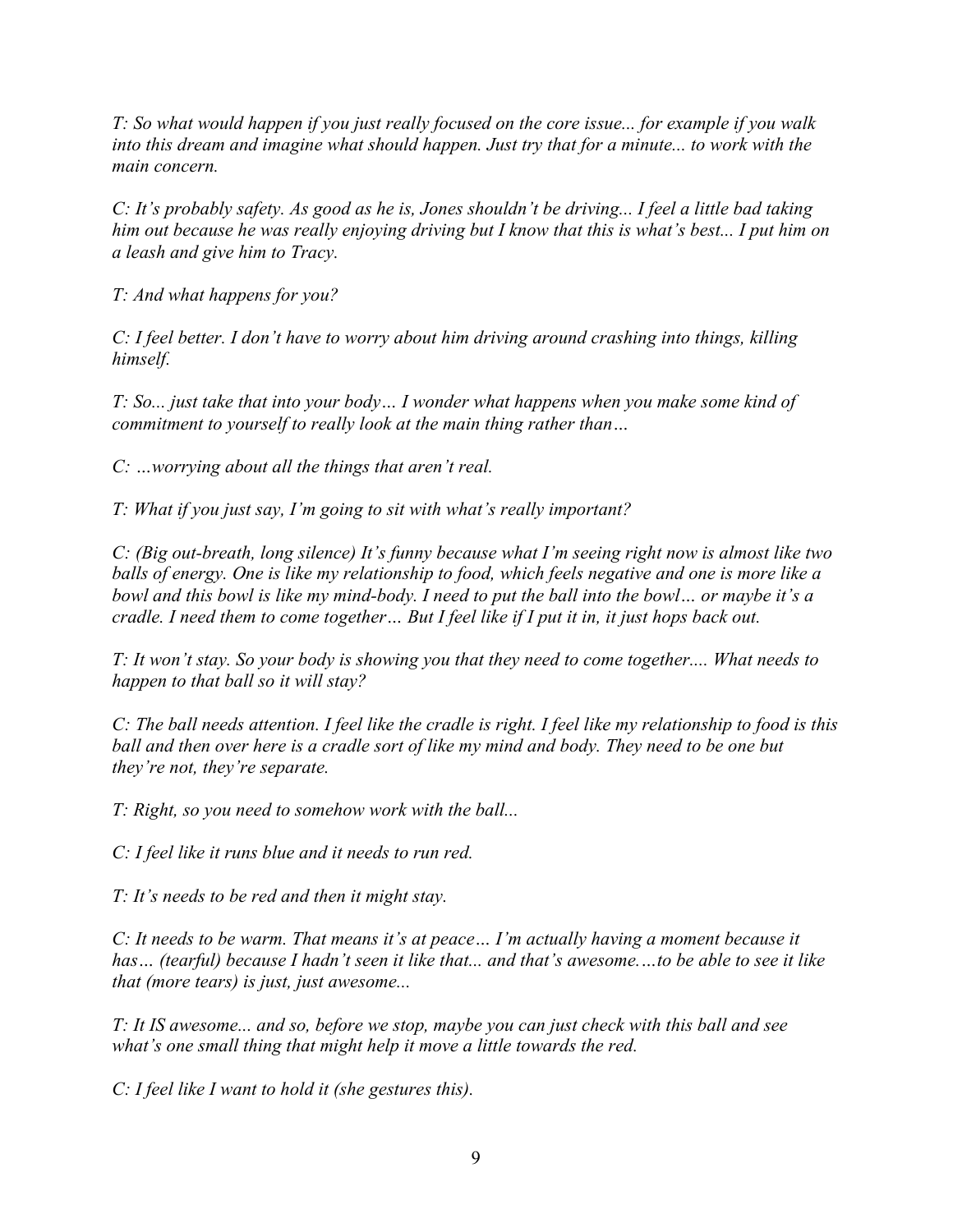*T: Yeah, holding it, warming it up...* 

*C: I know if I put it into the cradle, it will just pop back out but I'm going to put it in anyway. Even though it's not red yet, I just know it belongs there.*

*T: Like this is your home, try it out. You can't stay long, but it seems like the way you describe that cradle, it's actually made for that ball.*

*C: (Crying) I just had a huge breakthrough... (more tears). I feel it. That's crazy.*

When the client came in two weeks later, she reported that the shift had stayed with her. Her anxiety, both in waking life and dreams, had lessened. She had surprised herself by baking and really enjoying it. This was significant because for over a decade, she had experienced a strained relationship with food. For her to actually enjoy baking was an amazing new development.

## **Conclusion**

The above example is not a prescription. A classic analytical approach to this dream might suggest that the leashing of Jones was not necessarily a positive step. A Jungian interpretation might view this as the dream ego wanting instinct leashed and under control. However, this analysis is speculation, stepping too far away from the dreamer's bodily-felt experience. Bringing the dangerous Tracy-Jones dyad under control was what this dreamer needed in order to feel safe. This, in turn, led to a profound shift via the spontaneous ball-and-cradle image that emerged. If, as Gendlin says, a dream is unfinished process, this final image may be a form of completion, but an ending that is so unexpected, so far from what anyone except the dreamer herself would have arrived at. A focusing approach to dreams suggests that sensitively following the process as directed by the client's body is a better way to help the client receive a dream's 'gifts' than any analysis the therapist might be tempted to impose.

In terms of dream work technique, Freud began with free association and analysis of hidden wish fulfillment. Jung said, stay close to the dream images themselves. Gendlin added that it is fine to stray from strict adherence to the dream, but not by following a theory. The way forward is via the dreamer's body and their felt sense of the dream. This is Gendlin's contribution to the ongoing evolution of dream work.